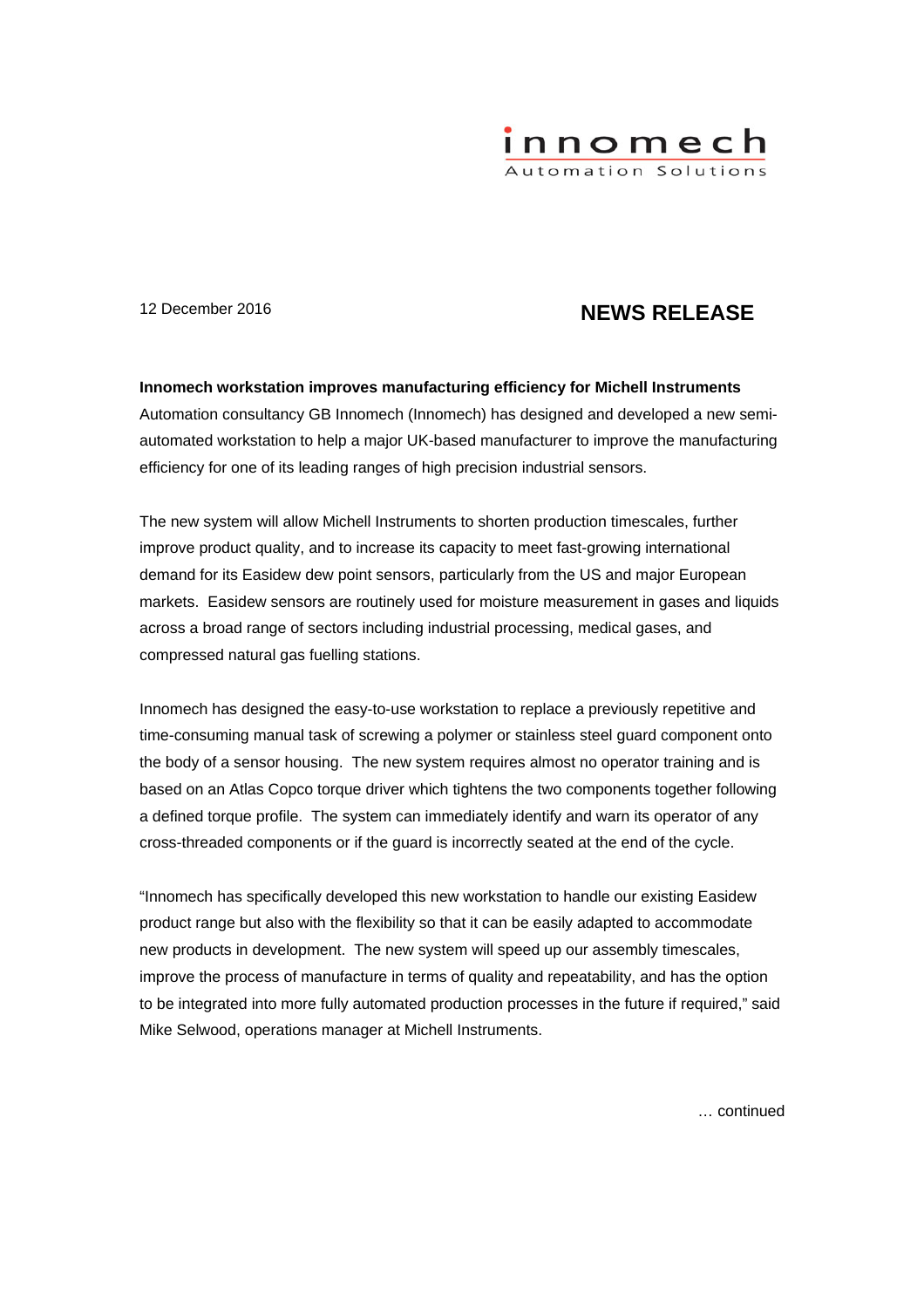#### **Notes to editors:**

### **About GB Innomech**

GB Innomech (Innomech) specialises in automating highly complex and labour-intensive manufacturing processes to maximise outputs, improve product quality and boost business performance. The company works with major international manufacturers in sectors such as pharmaceuticals, medical devices and environmental, as well as earlier-stage businesses looking to bring breakthrough technologies or products to market.

Innomech has a growing market reputation for solving the toughest of manufacturing problems by the early identification and management of risk, often cross-fertilising technologies and techniques from a range of industry sectors. All projects from initial feasibility studies through to building production-scale machines are conducted to high specification pharmaceutical industry standards and are designed to comply with GAMP5, FDA and other international standards.

The company was founded in 1990, is based at The Innovation Centre in Witchford, north of Cambridge and was awarded The Queen's Award for Enterprise 2009 to recognise its sustained growth in international markets.

For additional information about GB Innomech please visit or contact:

- www.innomech.co.uk
- Press enquiries to Simon McKay on +44 (0)1353 741075 or email to simonmckay@innomech.co.uk
- All other enquiries to Tim Mead at Innomech on +44 (0)1353 667394

#### **About Michell Instruments**

Michell Instruments is an international leader in high-precision sensing with 40 years' experience in the field, specialising in instrumentation for dew point, relative humidity and oxygen analysis. The company serves industries as diverse as petrochemical and pharmaceutical to power generation and food processing.

The company has three manufacturing locations (Ely, UK; Oosterhout, the Netherlands; and Lyon, France) and an extensive network of factory-trained application engineers, subsidiaries and distributors stretching across 56 countries. For further information please see www.michell.com/uk

#### **Photographs**

Print quality JPEGs of the images below have been attached to the original email or are available on request from Simon McKay (details above). Alternative images can be supplied.



1 Innomech's new semi-automated workstation has been designed and developed to help Michell Instruments improve the manufacturing efficiency for its existing Easidew range of high precision industrial sensors. It can also be adapted to accommodate new products in development.